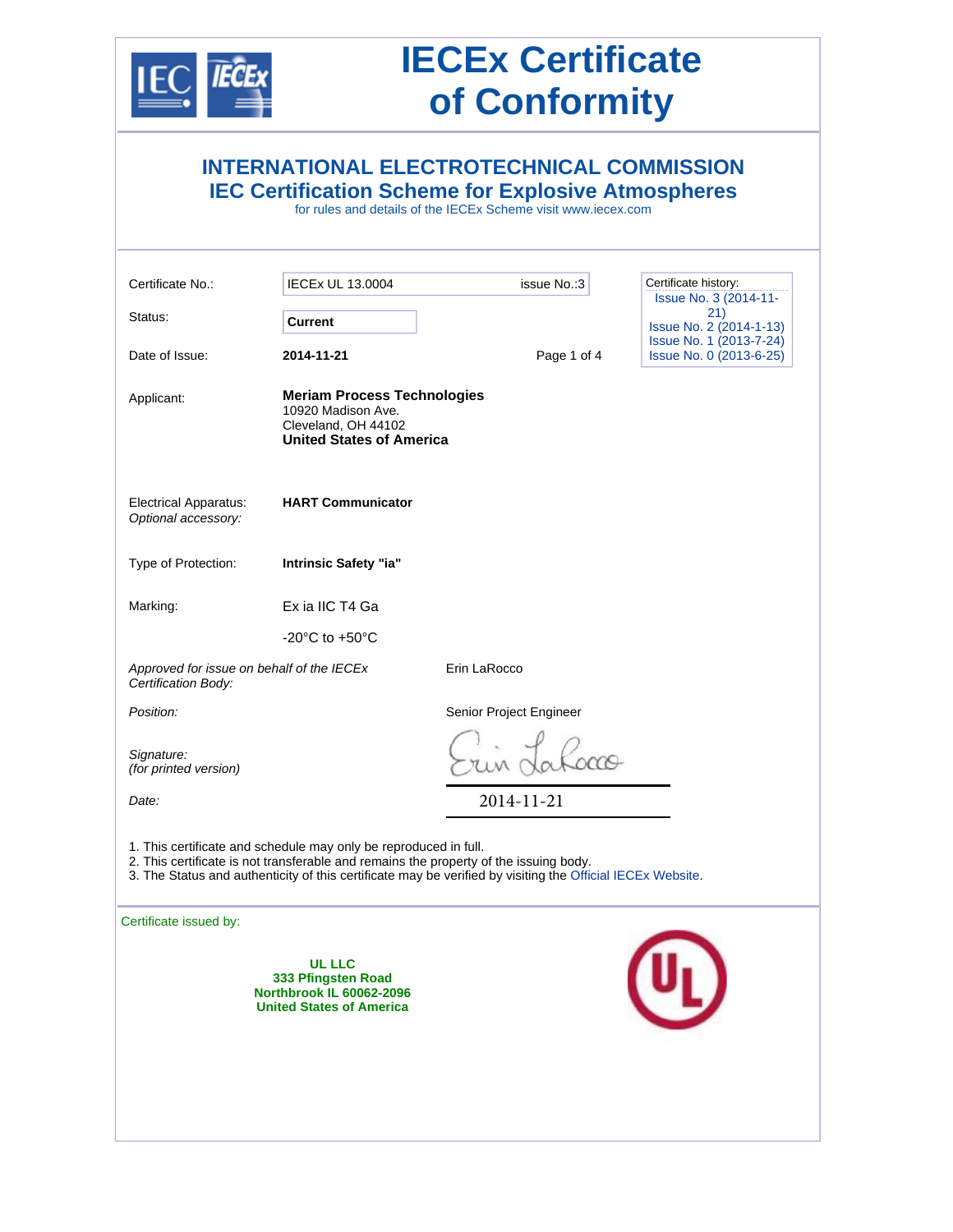

| Certificate No.:                             | <b>IECEX UL 13,0004</b>                                                                                            |                                                                                                                                                                                                                                                                                                                                                                                                                                                                                               |  |
|----------------------------------------------|--------------------------------------------------------------------------------------------------------------------|-----------------------------------------------------------------------------------------------------------------------------------------------------------------------------------------------------------------------------------------------------------------------------------------------------------------------------------------------------------------------------------------------------------------------------------------------------------------------------------------------|--|
| Date of Issue:                               | 2014-11-21                                                                                                         | Issue No.: 3                                                                                                                                                                                                                                                                                                                                                                                                                                                                                  |  |
|                                              |                                                                                                                    | Page 2 of 4                                                                                                                                                                                                                                                                                                                                                                                                                                                                                   |  |
| Manufacturer:                                | <b>Meriam Process Technologies</b><br>10920 Madison Ave.<br>Cleveland, OH 44102<br><b>United States of America</b> |                                                                                                                                                                                                                                                                                                                                                                                                                                                                                               |  |
| Additional Manufacturing location<br>$(s)$ : |                                                                                                                    |                                                                                                                                                                                                                                                                                                                                                                                                                                                                                               |  |
| as amended.                                  |                                                                                                                    | This certificate is issued as verification that a sample(s), representative of production, was assessed and tested and<br>found to comply with the IEC Standard list below and that the manufacturer's quality system, relating to the Ex products<br>covered by this certificate, was assessed and found to comply with the IECEx Quality system requirements. This<br>certificate is granted subject to the conditions as set out in IECEx Scheme Rules, IECEx 02 and Operational Documents |  |
| <b>STANDARDS:</b>                            | documents, was found to comply with the following standards:                                                       | The electrical apparatus and any acceptable variations to it specified in the schedule of this certificate and the identified                                                                                                                                                                                                                                                                                                                                                                 |  |
| IEC 60079-0: 2004<br>Edition: 4.0            | Electrical apparatus for explosive gas atmospheres - Part 0: General requirements                                  |                                                                                                                                                                                                                                                                                                                                                                                                                                                                                               |  |
| IEC 60079-0: 2007-10<br>Edition: 5           | Explosive atmospheres - Part 0: Equipment - General requirements                                                   |                                                                                                                                                                                                                                                                                                                                                                                                                                                                                               |  |
| IEC 60079-0: 2011<br>Edition: 6.0            | Explosive atmospheres - Part 0: General requirements                                                               |                                                                                                                                                                                                                                                                                                                                                                                                                                                                                               |  |
| IEC 60079-11: 2006<br>Edition: 5             | Explosive atmospheres - Part 11: Equipment protection by intrinsic safety "i"                                      |                                                                                                                                                                                                                                                                                                                                                                                                                                                                                               |  |
| IEC 60079-11: 2011<br>Edition: 6.0           | Explosive atmospheres - Part 11: Equipment protection by intrinsic safety "i"                                      |                                                                                                                                                                                                                                                                                                                                                                                                                                                                                               |  |
| IEC 60079-26: 2006<br>Edition: 2             | Explosive atmospheres - Part 26: Equipment with equipment protection level (EPL) Ga                                |                                                                                                                                                                                                                                                                                                                                                                                                                                                                                               |  |
|                                              |                                                                                                                    | This Certificate does not indicate compliance with electrical safety and performance requirements other than those<br>expressly included in the Standards listed above.                                                                                                                                                                                                                                                                                                                       |  |
| <b>TEST &amp; ASSESSMENT REPORTS:</b>        |                                                                                                                    |                                                                                                                                                                                                                                                                                                                                                                                                                                                                                               |  |

*A sample(s) of the equipment listed has successfully met the examination and test requirements as recorded in* 

Test Report: US/UL/ExTR13.0004/00 US/UL/ExTR13.0004/01 US/UL/ExTR13.0004/02 US/UL/ExTR13.0004/03

Quality Assessment Report:

US/UL/QAR10.0011/02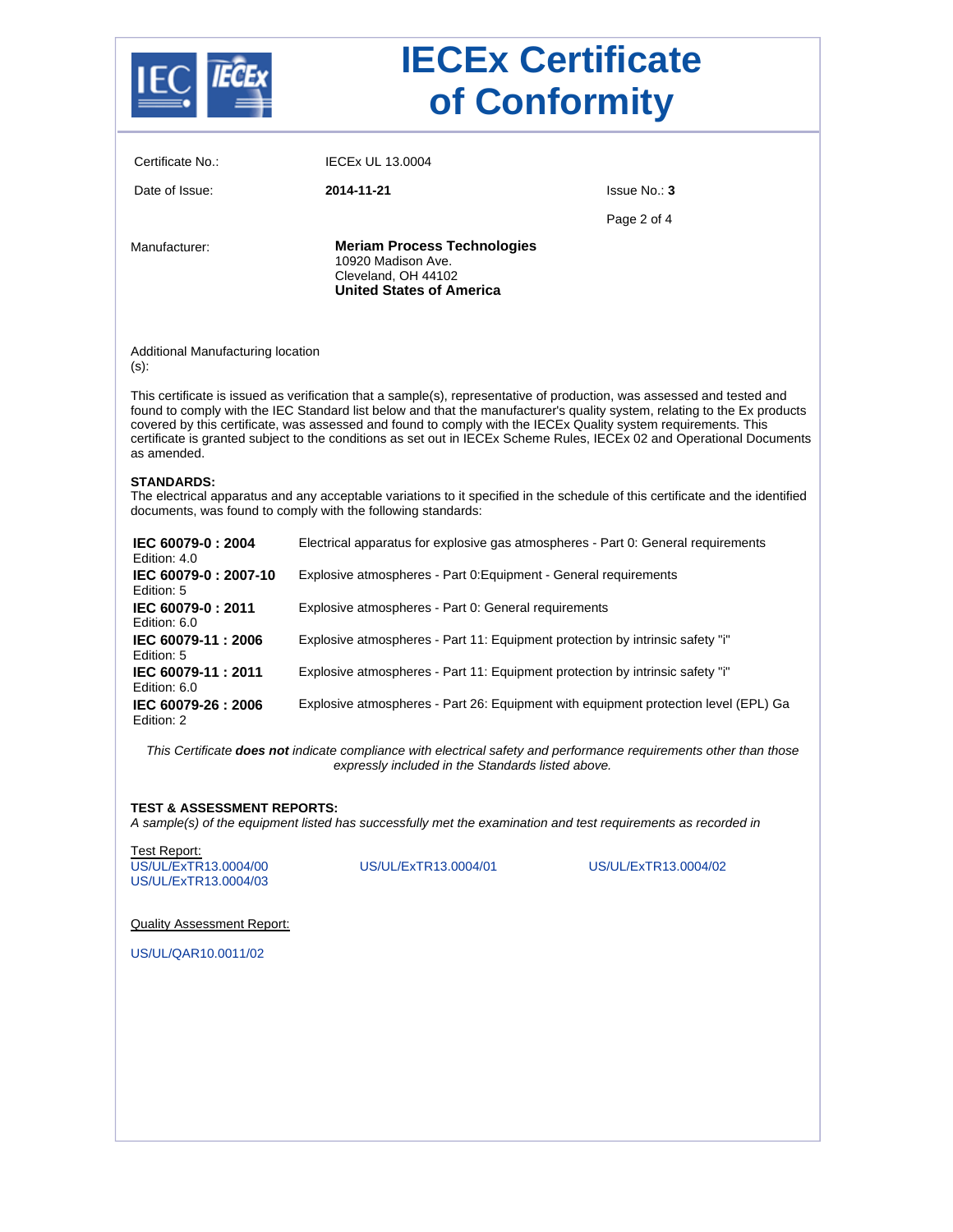

Certificate No.: IECEx UL 13.0004

Date of Issue: **2014-11-21** Issue No.: **3**

Page 3 of 4

**Schedule**

#### **EQUIPMENT:**

*Equipment and systems covered by this certificate are as follows:*

The apparatus, a HART Communicator, designated as Model 5150X is a handheld process communicator for use in Class I, Zone 0, Group IIC T4 with an ambient temperature range of -20°C to +50°C.

#### **CONDITIONS OF CERTIFICATION: NO**